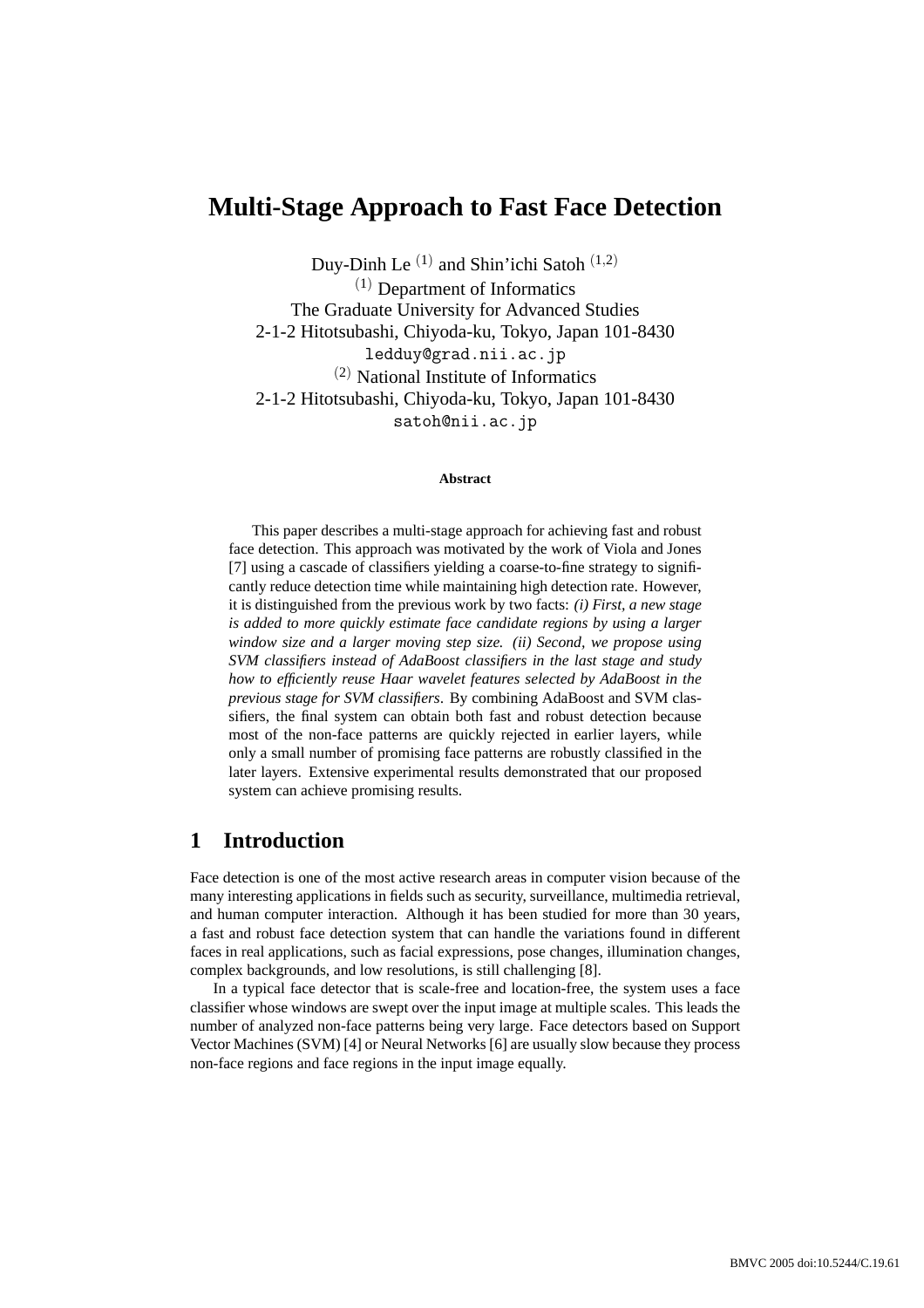Viola and Jones [7] proposed a framework to improve the detection speed while maintaining a high detection rate. Its success mainly comes from a cascaded structure of simple-to-complex classifiers based on AdaBoost and Haar wavelet features that allow for a dramatic reduction in computation time. With this type of structure, simple classifiers in the earliest layers are used to quickly reject a large number of non-face patterns, while more accurate and slower classifiers focus on a smaller number of face-like patterns. However, this approach still has the following problems:

First, the layer classifiers that use AdaBoost and Haar wavelet features are only efficient in quickly rejecting simple non-face patterns. In order to robustly classify complex patterns, the system needs to use a larger number of features and layer classifiers. This is apparent in the later layers when face and non-face patterns become hard to distinguish; weak classifiers are too weak to boost [7, 9]. With the first several layers in our experiment using some 500 weak classifiers, more than 99.9% of non-face patterns are rejected. However, to turn later layers into robustly classifying a smaller number of remaining patterns, it requires a lot more weak classifiers, e.g. 5,740 weak classifiers. Recall that the average training time of one weak classifier is about 10 minutes on a PC 2.8 MHz, 512MB RAM; training this detector [7] usually takes a very long training time.

Second, AdaBoost based classifiers are constructed by adding features after each round of boosting until it reaches the training goals, e.g. maximum false positive rate of 0.999 and minimum detection rate of 0.5. To automatically implement a cascade of these classifiers, these target rates must be known in advance. However, in practice, this is impossible because the complexity of the training set varies through layers and leads to training processes not terminating properly. In Viola's implementation [7], the training process for each layer is forced to terminate if a maximum of 200 features are reached. Furthermore, adding more features directly increases the computation time and might cause overfitting.

We propose a multi-stage approach for building a fast and robust face detection system by adopting the advantages of Viola's approach and introducing a method for handling the above problems. Specifically, we use the cascaded structure of simple-to-complex AdaBoost based classifiers to significantly reduce the computation time and propose using SVM classifiers in the later layers of the cascade, both to maintain a high detection rate and to control the balance between the training and running times. By combining AdaBoost and SVM classifiers, the final system can obtain both fast and robust detection because most of the non-face patterns are quickly rejected in earlier layers, while only a small number of promising face patterns are robustly classified in the later layers.

## **1.1 Related Work**

Generally, face detection approaches can be divided into two categories: feature-based approaches and appearance-based approaches [8]. In the appearance-based approach, a combination of simple-to-complex classifiers is proposed [5, 7, 2] to deal with the problem of processing a large number of windows. In the combination proposed by Romdhani et al., non-linear SVM classifiers using pixel-based features are arranged into a sequence with an increase in the number of support vectors or in [2], linear SVM classifiers trained at different resolutions are used for the rejection stage, and a reduced set of PCA-based features are used with the non-linear SVMs in the classification stage, to reduce computation time. The main drawback of using the SVM with pixel-based features or PCA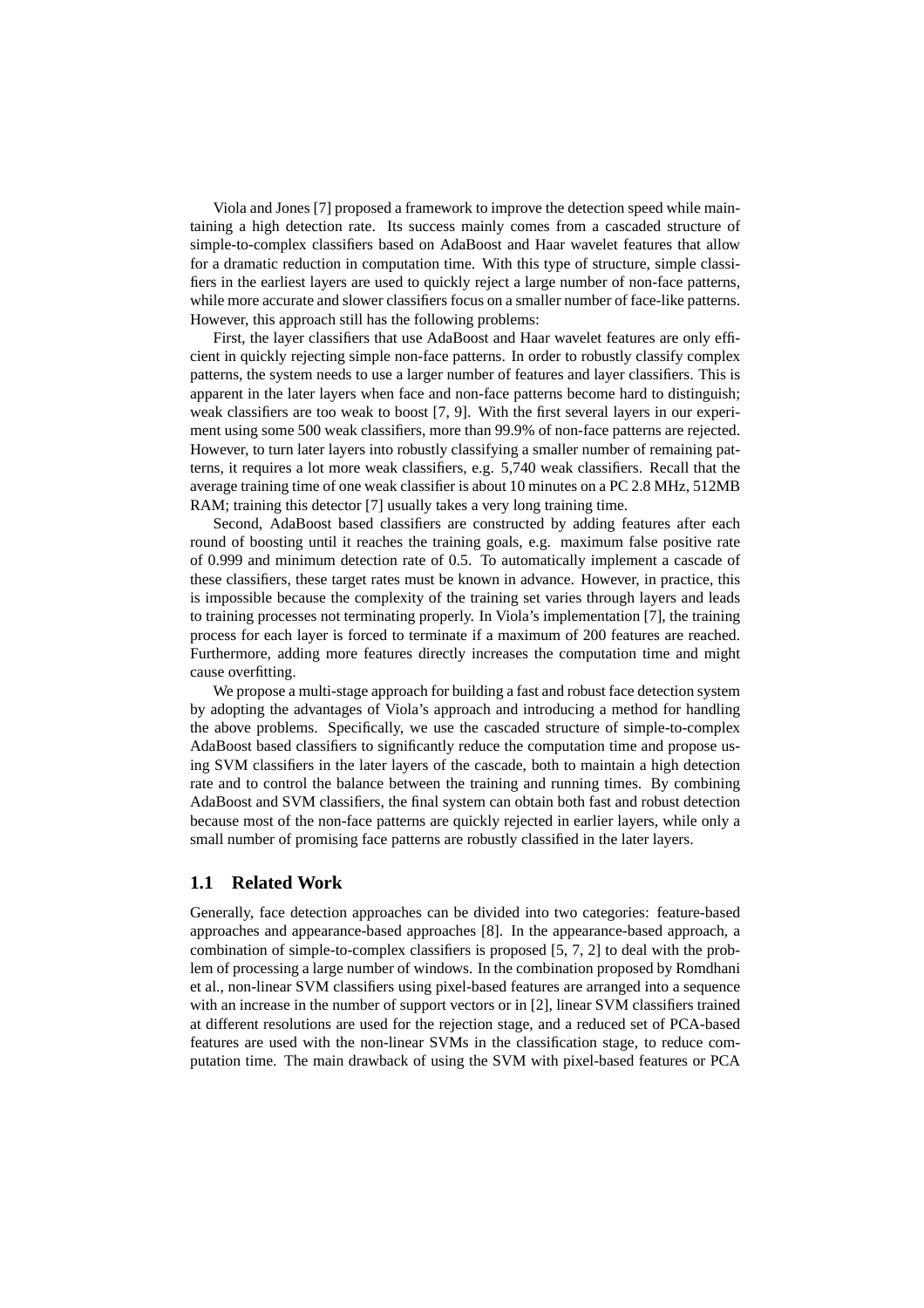features is the expensive kernel computation, especially when the number of support vectors is large. Furthermore, the normalization steps, such as lighting correction, histogram equalization, or PCA projection, also usually take time.

In [7], a cascade of classifiers, which is formed by a combination of a different number of simple weak classifiers with increasing complexity, leads to a real-time face detection system. Recently, many improvements in the original boosting cascade ideas have also been proposed [9, 3].

Our system is distinguished from the previous systems by the following two facts: First, a new stage is added to estimate the face candidate regions by using a larger window size and a larger moving step size. We use 36 x 36 pixel window-based classifiers with a moving step size of 12 pixels, to quickly estimate the candidate face regions. The idea of using larger windows and moving the step size was used in [6], but it severely degrades performance. Here we take the advantages from the combination of the Haar wavelet features and the AdaBoost learning for fast evaluation, to improve the speed, while maintaining comparable performance.

Second, we studied how to reuse the features selected by AdaBoost in the previous stage, for the SVM classifiers of the last stage. There were two advantages: (*i) Haar wavelet features are very fast in evaluating and normalizing [7]. Furthermore, it is unnecessary to re-evaluate these features because they have been previously evaluated. (ii) By using SVM classifiers with powerful generalization, using too many features in the cascade is avoided, therefore importantly saving training time and avoiding overfitting*.

## **2 System Overview**

The proposed face detection system consists of three stages that classify a 24 x 24 pixel window as either a face or a non-face. To detect faces of different sizes and locations, we apply a detector at every location and scale in the input image with a scale factor of 1.25. An outline of this system is shown in Figure 1.

The first stage is a cascade of classifiers used to estimate face candidate regions by evaluating 36 x 36 input windows, with a moving step of 12 pixels. If a 36 x 36 window is detected as the existence of a face,  $144$  (=12 x 12) likely face positions are collected and passed to the next stage. The second stage is a cascade of classifiers that is used to investigate 24 x 24 window face candidate locations returned from the previous stage. It tries to filter out as many non-face patterns as possible before passing hard patterns to the final stage classifier.

Building these two first stages is similar to [7], which uses Haar wavelet features and AdaBoost learning to form a cascade of classifiers. They are very fast to reject non-face patterns because the complexity of classifiers is adapted corresponding to the difficulty in the input patterns. Furthermore, with a larger moving step size, 12 pixels in the first stage, the speed of rejection increases significantly.

The last stage is a cascade of non-linear SVM classifiers that reuse features that have been selected by AdaBoost learning in the second stage classifier. These feature values are evaluated and normalized to be between 0 and 1 to form a feature vector. In our experiments, only 125 features are used and hence it is faster than using any pixel-based SVM classifiers.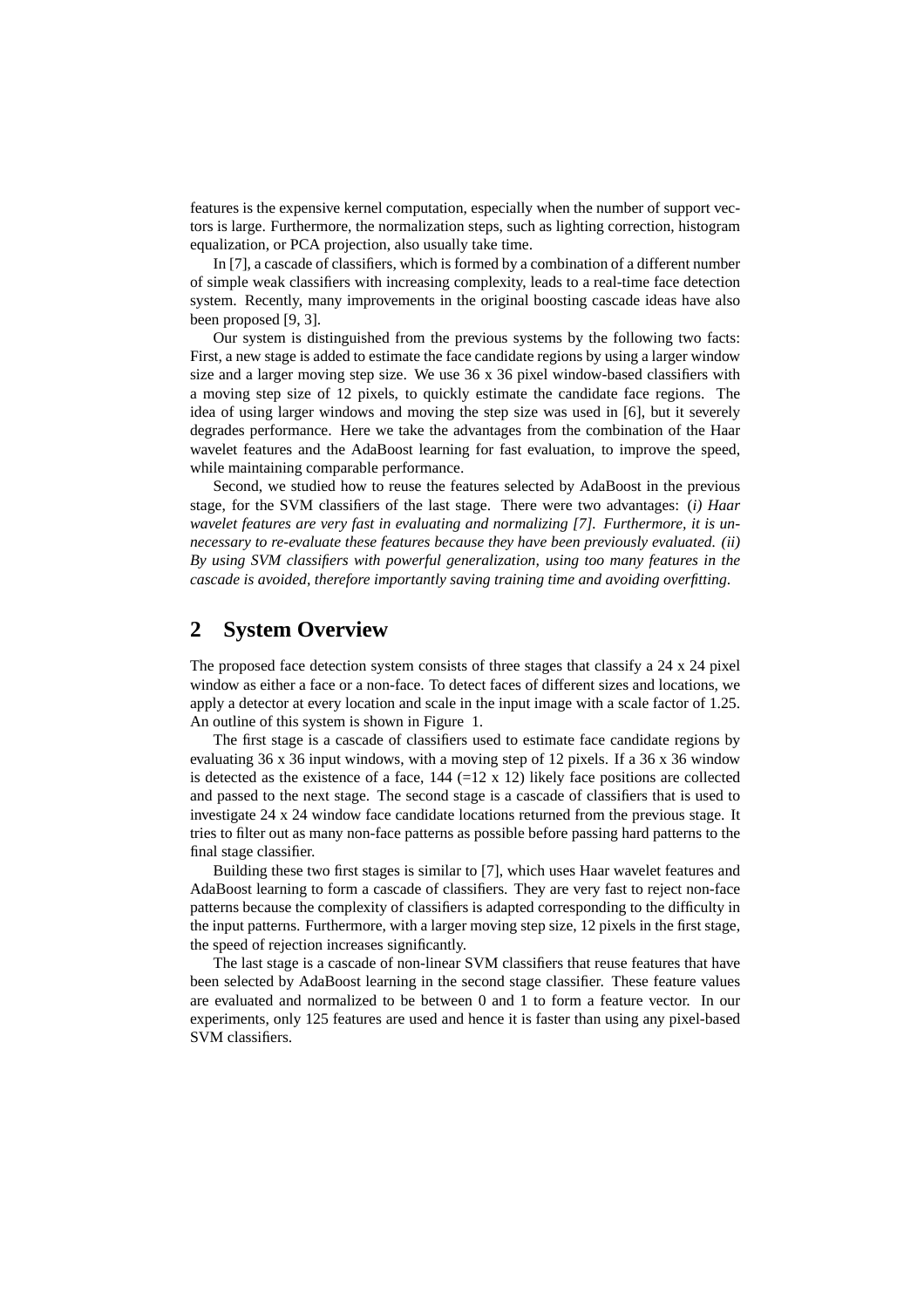

Figure 1: Three-stage face detection system

## **3 Training Cascaded Classifiers**

In this section, training cascaded classifiers is briefly introduced. Because we use the same techniques proposed by Viola [7], readers can refer to that paper for more details.

### **3.1 Haar Wavelet Features**

As in Viola's proposal [7], there are three kinds of Haar wavelet features modeled from adjacent rectangles with the same size and shape. The feature value is defined as the difference of the sum of the pixels within the rectangles. By using integral image definition [7], these rectangle feature values can be computed very fast.

### **3.2 AdaBoost Learning**

The aim of boosting is to improve the classification performance of any given simple learning algorithm [1]. Given *T* weak classifiers  $h_t(x)$  learned through the *T* round of boosting, the strong classifier is formed by a linear combination:  $H(x) = \sum_{t=1}^{T} \alpha_t h_t(x)$ where  $\alpha_i$  are the coefficients found in the boosting process.

Each weak classifier  $h_j$  is associated with a feature  $f_j$  and a threshold  $\theta_j$ , such that the number of incorrect classified examples corresponding to this weak classifier is minimized:  $h_j(x) = \begin{cases} 1 & \text{if } p_j f_j(x) < p_j \theta_j \\ 0 & \text{otherwise} \end{cases}$ , where polarity  $p_j$  indicates the direction of the inequality sign. Each round of boosting, the best weak classifier  $h_t$  with the lowest error  $\varepsilon$ <sub>t</sub> is chosen.

### **3.3 Cascade of Classifiers**

The main idea of building a cascade of classifiers is to reduce the computation time by giving different treatments to different complexities of input windows (Figure 2). Only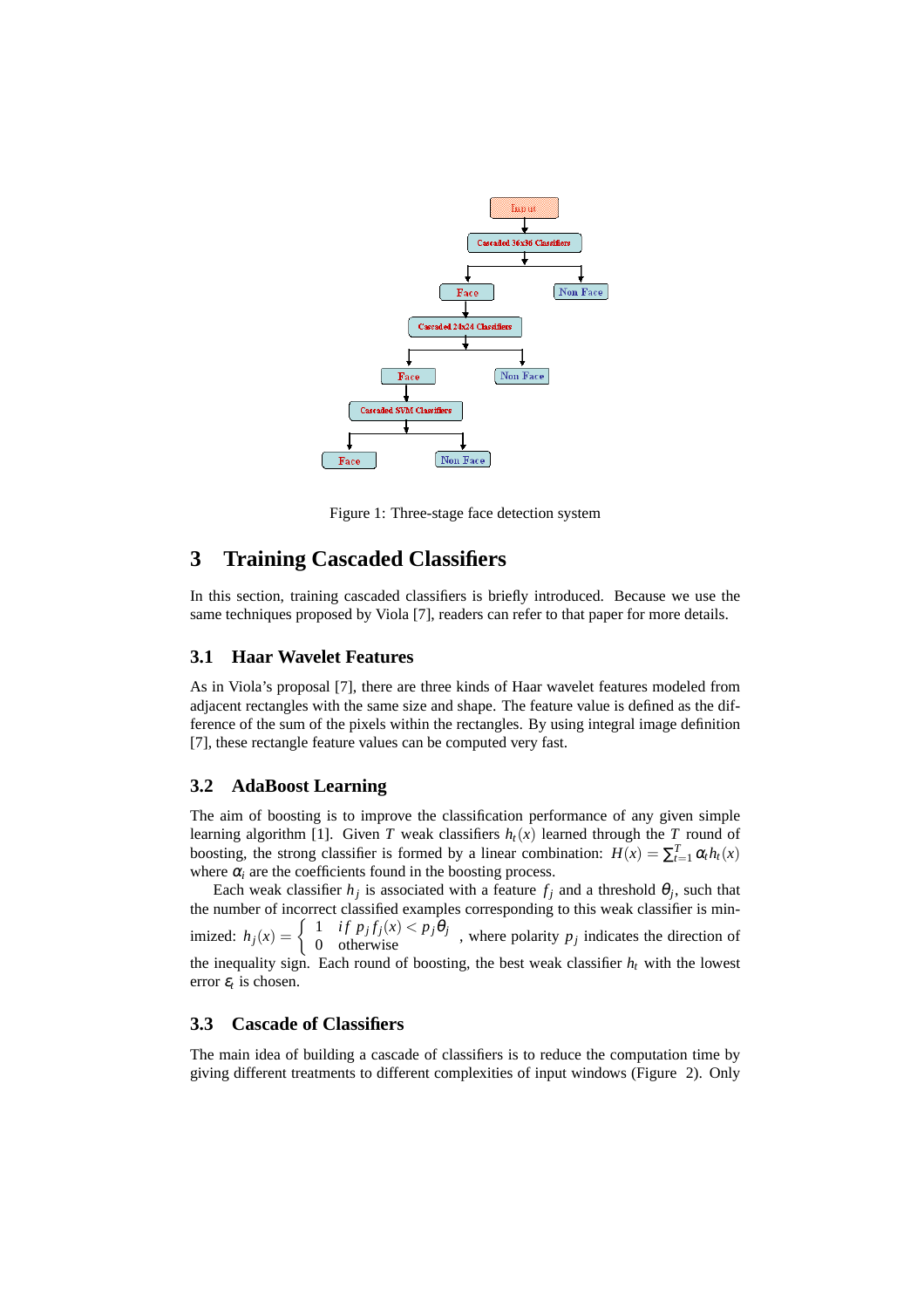

Figure 2: Cascade of classifiers for object detection

input windows that have passed through all the layers of the cascade are classified as faces.

Training cascaded classifiers that can achieve both good detection rate and less computation time is quite complex, because a higher detection rate requires more features, but more features are correspondent to more time for evaluation. To simplify this, the detection rate goal and the false positive rate goal for each layer are set beforehand. Viola [7] stated that, if the layer classifier could achieve the predefined target goals after 200 features are used, the training process will stop and a new layer will be added.

## **4 SVM classifier**

The Support Vector Machine (SVM) is a statistical learning method based on the structure risk minimization principle. It has been very efficiently proved in many pattern recognition applications  $[4, 5, 2]$ . In the binary classification case, the objective of the SVM is to find a best separating hyperplane with a maximum margin.

The form of SVM classifiers is:  $y = sign(\sum_{i=1}^{N} y_i \alpha_i K(x, x_i) + b)$ , where *x* is the ddimensional vector of an observation example,  $y \in \{-1, +1\}$  is a class label,  $x_i$  is the vector of the  $i^{th}$  training example, *N* is the number of training examples, and  $K(x, x_i)$  is a kernel function.  $\alpha = {\alpha_1, \alpha_2, ..., \alpha_n}$  is learned through the learning process.

Compared to AdaBoost classifiers, SVM classifiers are much slower in the evaluation because of the large number of support vectors and heavy kernel computation.

## **5 Experiments**

### **5.1 Experiment Setup**

For training, we collected 8,000, 24 x 24 size face patterns on the Internet. Non-face patterns are generated at different locations and scales from 6,278 images with various subjects, such as rocks, trees, buildings, scenery, and flowers, which contain no faces.

Face patterns for training the 36 x 36 classifiers are generated by randomly translating the 24 x 24 face patterns above within 36 x 36 windows. Some examples are shown in Figure 3. Only Haar wavelet features which belong to the 24 x 24 window located right in the middle of the 36 x 36 window are used, because a uniform background was used for the translated face patterns. In this way, the effects of the uniform backgrounds are removed. Only pixels that belong to the original 24 x 24 face patterns are used by the learn classifiers.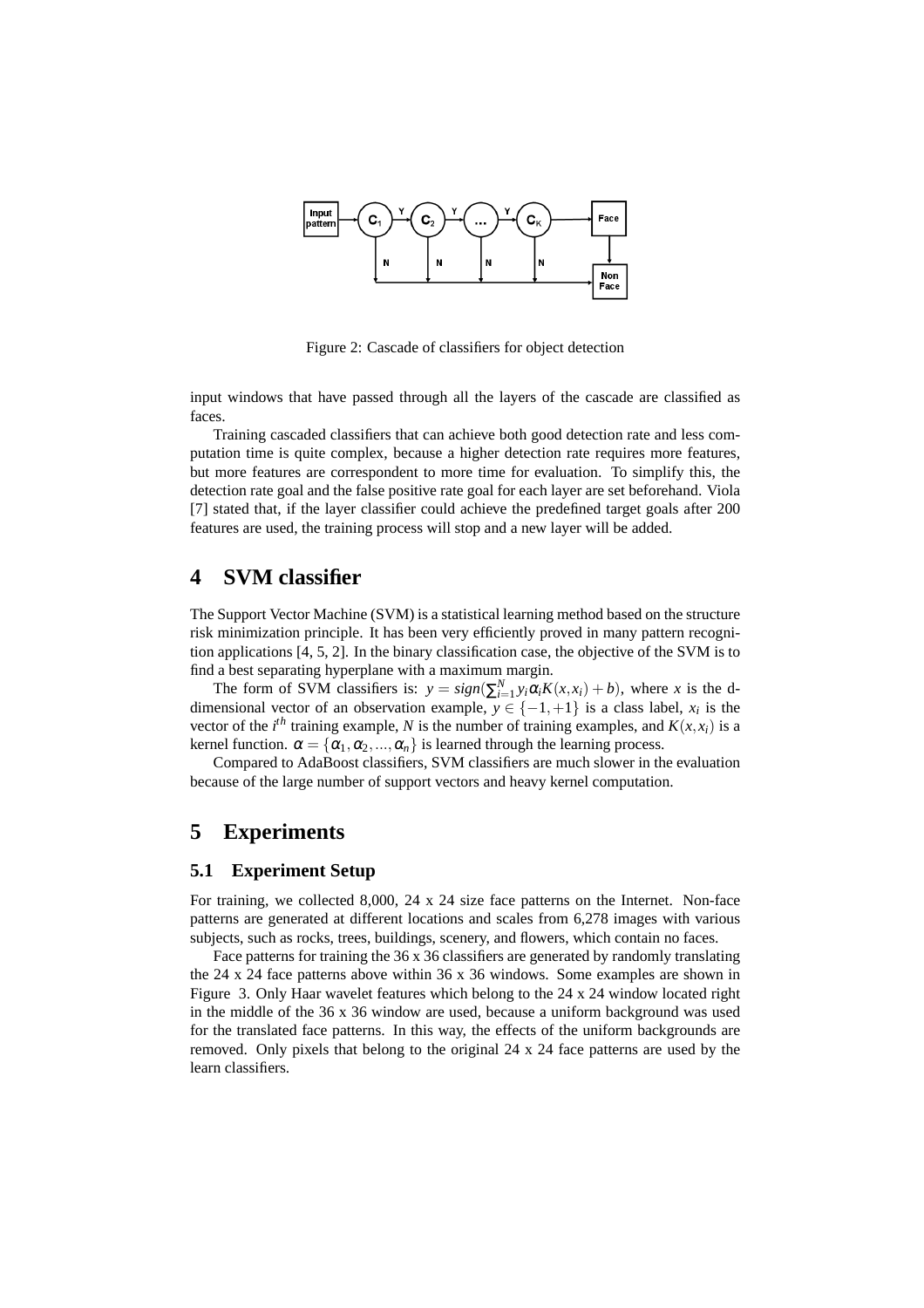

Figure 3: Face patterns used for training the 36x36 window based classifier

To train the cascade of classifiers of the rejection stage, the same 8,000 face patterns are used for all layers. Non-face patterns of the training and validating sets of the first layer in the cascade are selected randomly. Non-face patterns of the subsequent layer classifiers are false positives collected by the partial cascade on the set of non-face images. For each layer classifier, 8,000 non-face patterns are used for training and 8,000 other non-face patterns are used for validating.

To compare performance of the classifiers, we have implemented a fully cascaded classifier trained by AdaBoost, similar to what Viola used [7]. This detector consists of 39 layers, using 6,240 features. For the comparison of the SVM classifiers' performance, 2,450 face patterns and 7,500 non-face patterns, which are different from the training set, were used.

All experiments were run on a PC Pentium 4, 2.8 MHz, 512 MB RAM. The training process is terminated when no more false positives are found in the non-face images of the data set.

### **5.2 Features Selected by AdaBoost for SVM**

There are two questions surrounding the reuse features selected by AdaBoost: *(i) Which layer that its features will be reused for SVM is the best? and (ii) How many features should be used?*

In Figure 4a, we show a comparison of the performance of the classifiers trained on 200-feature sets selected by different layers in the cascade (layers 7, 11, and 15). These comparable performances suggest that we can switch from the second stage (using AdaBoost) to the final stage (using SVM) at any time. As a result, total training time of the system can be easily controlled.

To answer the second question *(ii)*, we used the 200-feature set selected in layer 15 to generate different sub-feature sets having different numbers of features. The features in each set were selected in the order that they were added in the training process. For example, 25-feature sets consist of the first 25 features selected by AdaBoost when training layer 15. The results shown in Figure 4b indicate that with more than 100 features, classifiers' performance is comparable. Basically, in terms of speed, the higher number of features, the slower the classifier. Therefore, using about 125 features might obtain satisfactory results.

#### **5.3 Efficiency of SVM Classifiers**

Efficiency of a single SVM classifier over cascaded AdaBoost classifiers on hard classified patterns is shown in Figure 5. To gather hard non-face patterns in this experiment, a cascade of 15 AdaBoost classifiers was used to collect false positives. These false positives then used non-face patterns to train two classifiers: a single RBF SVM classifier and a cascade of 15 AdaBoost classifiers, with the training goal being a maximum hit rate of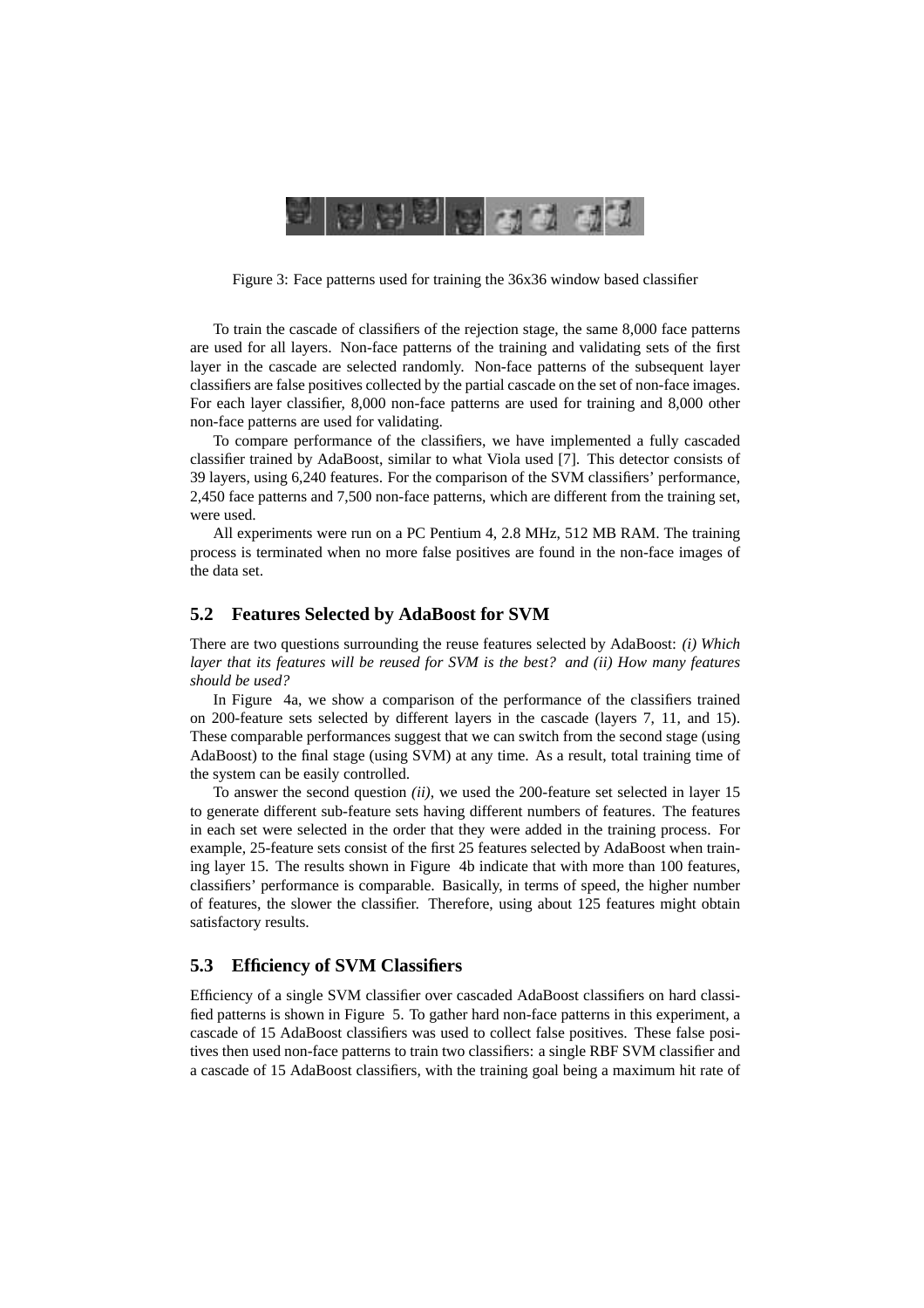

Figure 4: Performance of non-linear SVM classifiers on (a) different 200-feature sets and (b) different number of features



Figure 5: Comparison of single SVM classifier and cascaded AdaBoost classifiers on hard classified patterns

0.999, a minimum false positive rate of 0.50, and a maximum of 200 features. The result demonstrates that with hard classified patterns, a single SVM classifier is more robust than the cascaded AdaBoost classifiers.

## **5.4 Efficiency of Cascaded 36 x 36 Classifiers**

The first stage is a cascade of classifiers that processes 36 x 36 patterns with a moving step size of 12 pixels. Figure 6 shows the face candidate regions returned by this stage. The rejection speed increased extremely fast, because this stage classifier was very fast in the evaluation and moved with a large step size. As showed in Table 1, if we use  $36 \times$ 36 AdaBoost classifiers with 24 x 24 AdaBoost classifiers, the detection speed increases approximately 1.5 times and the rejection rate increases 1.26 times compared to only using 24 x 24 AdaBoost classifiers. However, because 36 x 36 classifiers were trained by shifted 24 x 24 face samples on a uniform background, performance degrades 1.83% when compared to using only 24 x 24 classifiers.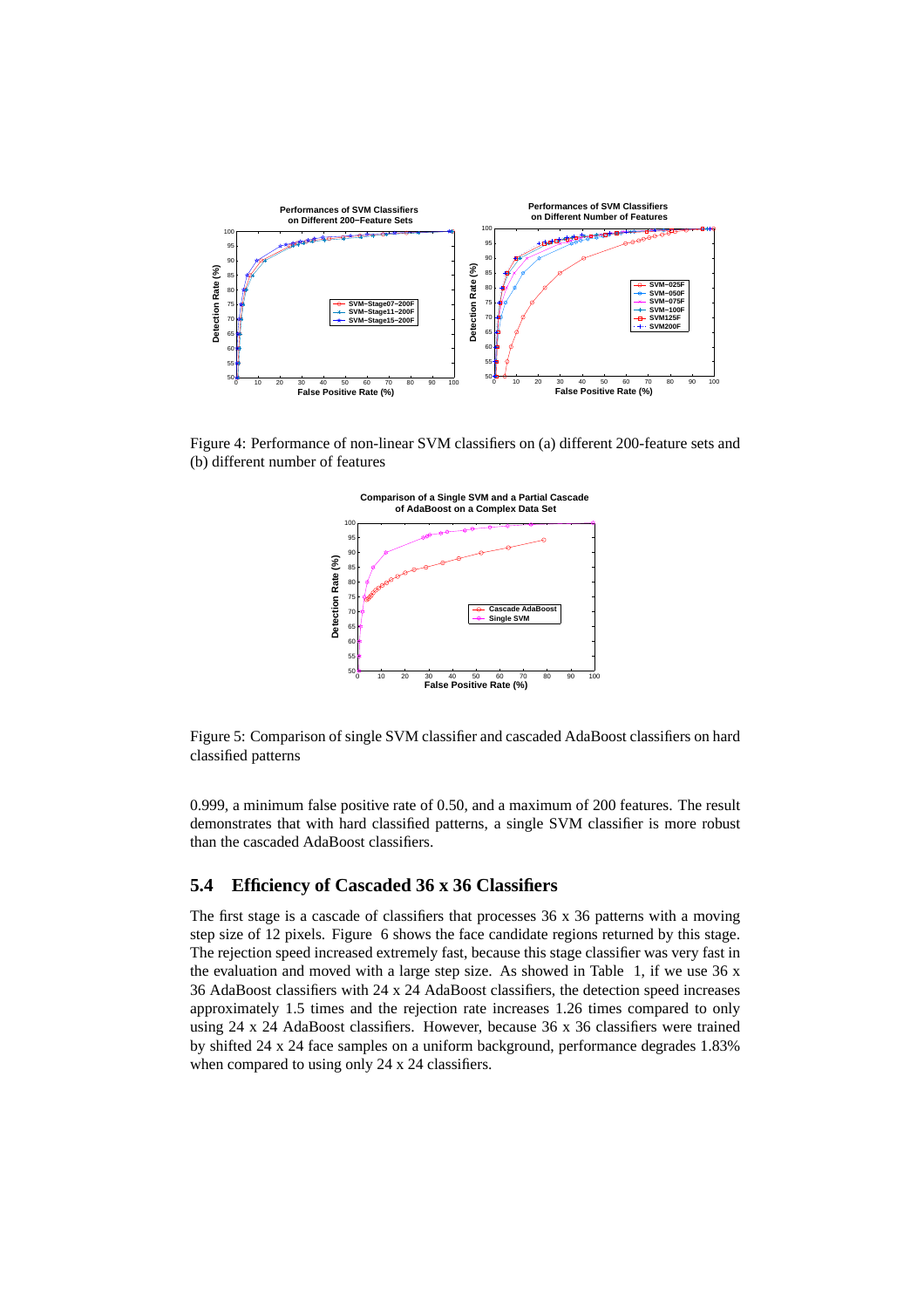

Figure 6: Face regions estimated by 36 x 36 classifiers: (a) Original image and (b) Candidate face regions

| Performance on<br>$MIT+CMU$ test set[6] | With 36x36 classifier                            | Without 36x36 classifiers      |
|-----------------------------------------|--------------------------------------------------|--------------------------------|
| Detection speed (WPS)                   | 725,975                                          | 475,933                        |
| Face rejection rate                     | 1.83%                                            | $0.0\%$                        |
|                                         | 74.22%<br>$(cascaded 36x36 classifiers + layer)$ | 58.70%<br>(only layer 1)       |
| Non-face rejection rate                 | 1 of cascaded 24x24 classifiers)                 | of cascaded 24x24 classifiers) |

Table 1: Rejection performance of cascaded 36x36 classifiers

## **5.5 Structure of the Final System**

The final system consists of three stages. The first stage, which is a cascade of 36 x 36 classifiers, consists of five layers whose total number of features is 92. The second stage, which is a cascade of 24 x 24 classifiers, consists of 15 layers with 1,800 features. Compared with 6,061 features used by Viola [7], our system uses fewer features, therefore saving significant training time. The final stage consists of three SVM classifiers that take 125 features selected from the last layer in the second stage, to form a feature vector. The number of layers used in the first two stages is found by empirical experiments for optimization in both performance and speed.

## **5.6 Speed Comparison**

In Table 2, we show the average running time in terms of the number of windows per second (WPS) of the three systems. The pure SVM has a constant running time of 554 WPS, regardless of the complexity of the input images (242 WPS is the average speed of the cascade of the three SVM classifiers), the pure AdaBoost (39 layers/6,240 features) has a running time of 796,623 WPS, and the fusion of the AdaBoost+SVM (15 layers/1800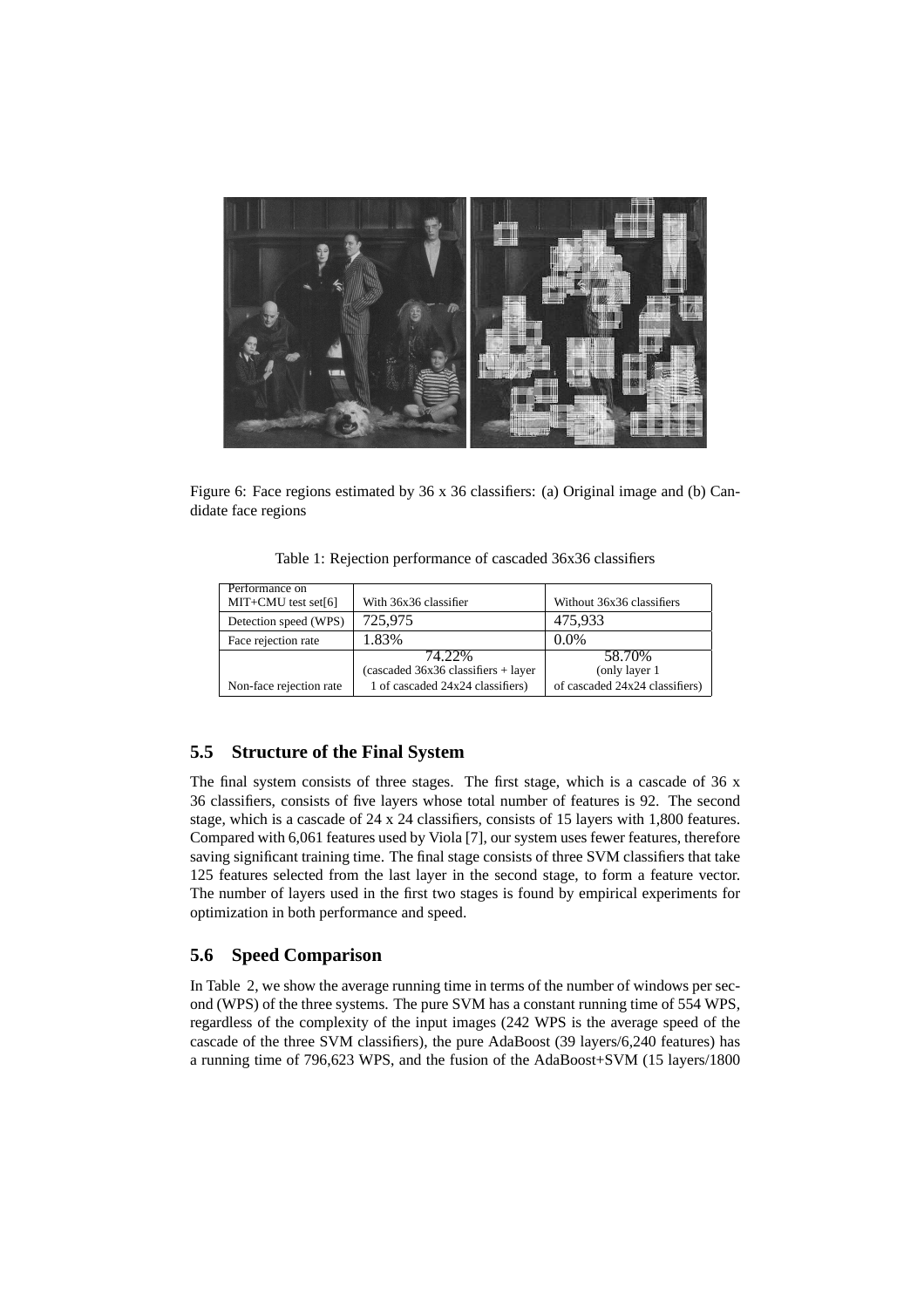Table 2: A comparison with AdaBoost-based systems

|                    | AdaBoost+SVM           |                              | <b>Full AdaBoost</b> |
|--------------------|------------------------|------------------------------|----------------------|
|                    | Rejection stage        |                              |                      |
|                    | (cascaded 36x36)       | Classification stage         | 39 layers            |
| <b>Stages</b>      | and 24x24 classifiers) | (cascaded 3 SVM classifiers) | $-6,240$ features    |
| Remaining patterns | 0.026%                 | 0.001%                       | 0.001%               |
| Overall Time rate  | 32.86%                 | 67.14 %                      |                      |
| Average WPS        | 2,209,133              | 242                          |                      |
|                    | 725,975                |                              | 796.623              |



Figure 7: Comparison to other face detection systems

features) has an average running time of 725,975 WPS. Roughly speaking, the fusion of the AdaBoost+SVM is considerably faster than the pure SVM (more than 1,300 times), but it is slightly slower than the pure AdaBoost (approximately 1.09 times).

### **5.7 Detection Performance Comparison**

We tested our system on the MIT+CMU frontal face benchmark test set [6]. This test set consists of 125 images with 480 frontal faces (excluding five images containing handdrawn and cartoon faces). For each image in this set, we calculated the time that is used in each stage, over the total time needed to detect an image (*Total time= Time of rejection stage + Time of classification stage*). In addition, we also calculated the number of window patterns remaining after each stage. The rejection stage implies that the first two stages and the classification stage are from the SVM classifiers. The values shown in Table 2 indicate that the significant running time (67.14%) is used for classifying a very small number of hard patterns (0.026%).

Compared to other systems, Figure 7 and Table 3 demonstrate that our system outperforms systems [6, 7] and other SVM-based systems [5, 2].